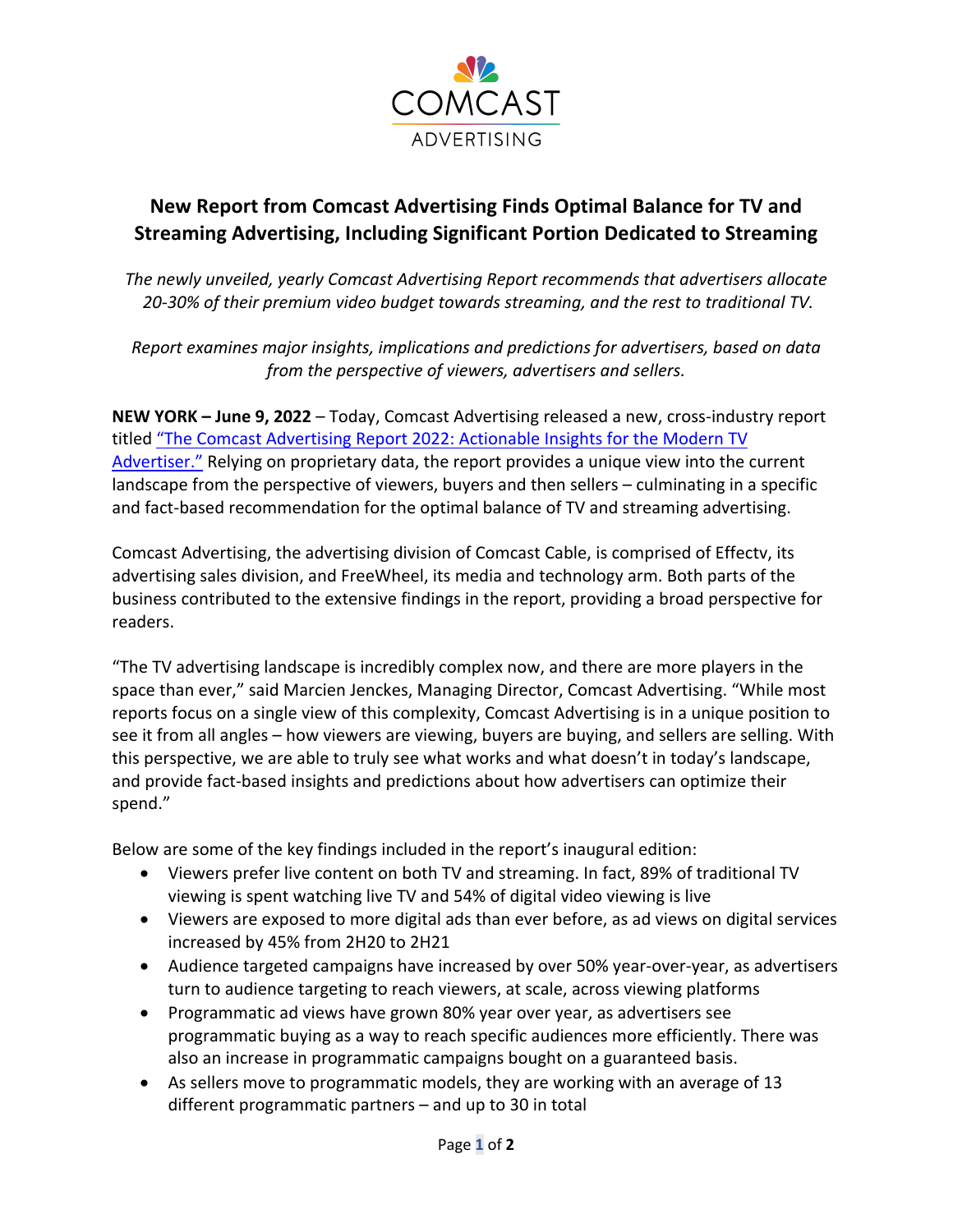

Following its focus on the latest trends for viewers, buyers and sellers, the report delves into an actionable "formula for success" for modern advertisers. Based on a study of more than 20,000 campaigns, Comcast Advertising recommends that advertisers allocate 20-30% of their TV budget towards streaming advertising, and the rest to traditional TV.

"For years, advertisers have been asking us how to best balance investments across traditional TV and streaming platforms in order to enhance campaign performance," said James Rooke, General Manager, Effectv. "Advertisers shouldn't be making a guess or 'going with their gut' on this; rather, they should focus on the data. By looking at tens of thousands of campaigns across verticals and across budget amounts, the data is quite clear – TV should still act as the foundation for most advertisers, but reach is highest when 20-30% of the budget is allocated to streaming."

The report concludes with a look at predictions for the years ahead. Included among these predictions is what's next for streaming, the importance of first-party data, the shift to audience-based buying, the scaling of addressable advertising and the growth of programmatic.

"This has been an incredible year for TV advertising's progress and innovation, and this is clearly evident in the discussions we've having every day," said Mark McKee, General Manager, FreeWheel. "From addressable, to programmatic, to first-party data – the opportunities are there for advertisers to do more with their budgets and connect better with sellers. It's critical for them to look at the industry from all sides to understand where the opportunities lie, and this report can help them do that."

Click here to view the full report.

# # #

## **About Comcast Advertising**

Comcast Advertising is the advertising division of Comcast Cable. As a global leader in media, technology and advertising, Comcast Advertising fosters powerful connections between brands and their audiences as well as among publishers, distributors, MVPDs, agencies and other industry players. Effectv, its advertising sales division, helps local, regional and national advertisers connect with their audiences on every screen by using advanced data to drive targeting and measurement of their campaigns. FreeWheel, its media and technology arm, provides the technology, data enablement and convergent marketplaces required to ensure buyers and sellers can transact across all screens, across all data types and all sales channels, in order to ensure the ultimate goal – results for marketers. Comcast Cable, along with NBCUniversal and Sky, is part of the Comcast Corporation (NASDAQ: CMCSA). Visit http://comcastadvertising.com/ to learn more.

## **Media Contact**